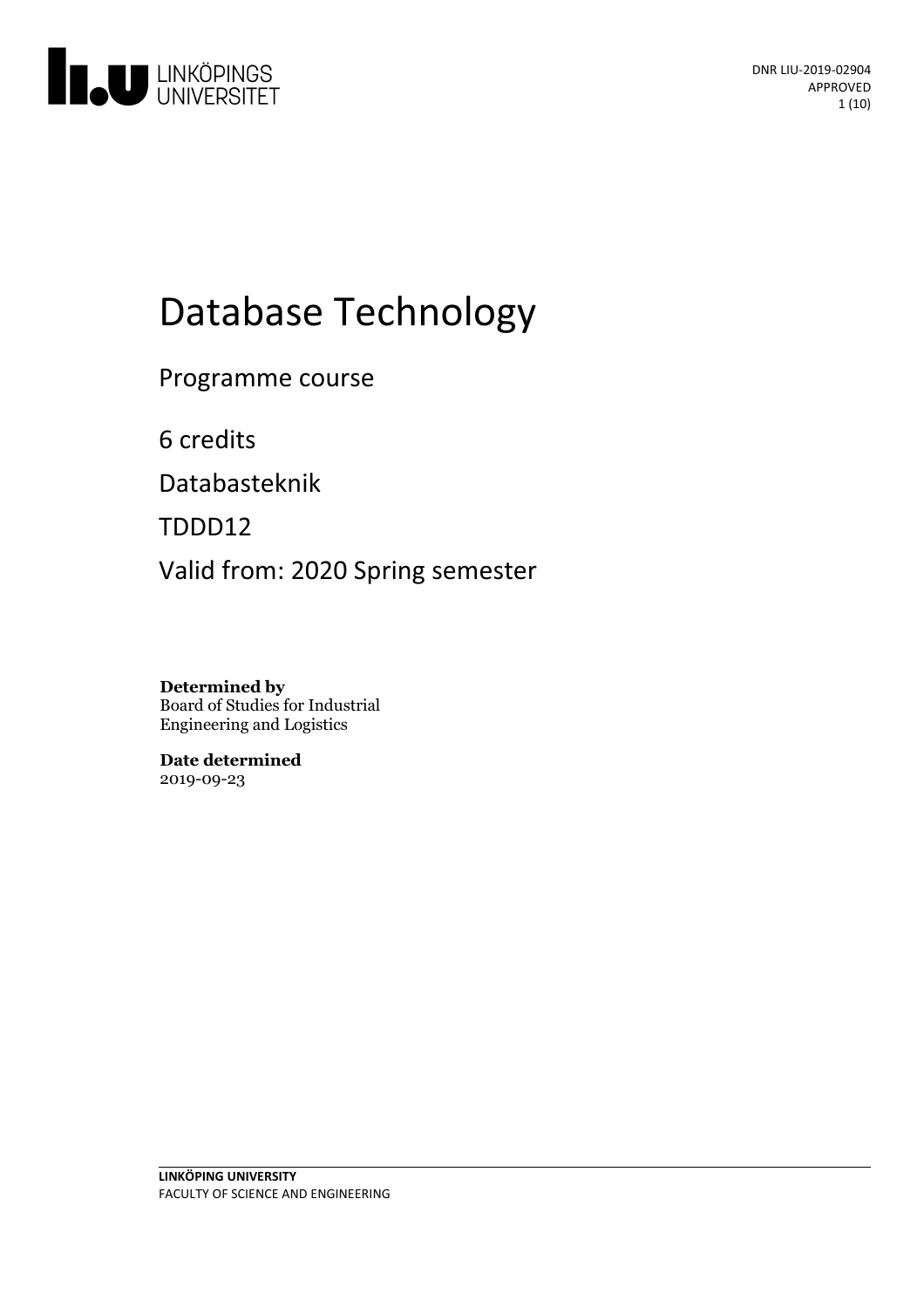### Main field of study

Computer Science and Engineering, Programming

### Course level

First cycle

### Advancement level

 $G<sub>2</sub>X$ 

### Course offered for

- Master's Programme in Mathematics
- Bachelor of Science in Computer Engineering
- Bachelor's Programme in Programming
- Industrial Engineering and Management International, M Sc in Engineering
- Mathematics, Bachelor's Programme
- Design and Product Development, M Sc in Engineering
- Energy-Environment-Management M Sc in Engineering
- Mechanical Engineering, M Sc in Engineering
- Applied Physics and Electrical Engineering International, M Sc in Engineering
- Applied Physics and Electrical Engineering, M Sc in Engineering

### Entry requirements

Note: Admission requirements for non-programme students usually also include admission requirements for the programme and threshold requirements for progression within the programme, or corresponding.

### **Prerequisites**

Basic programming and Data structures and algorithms.

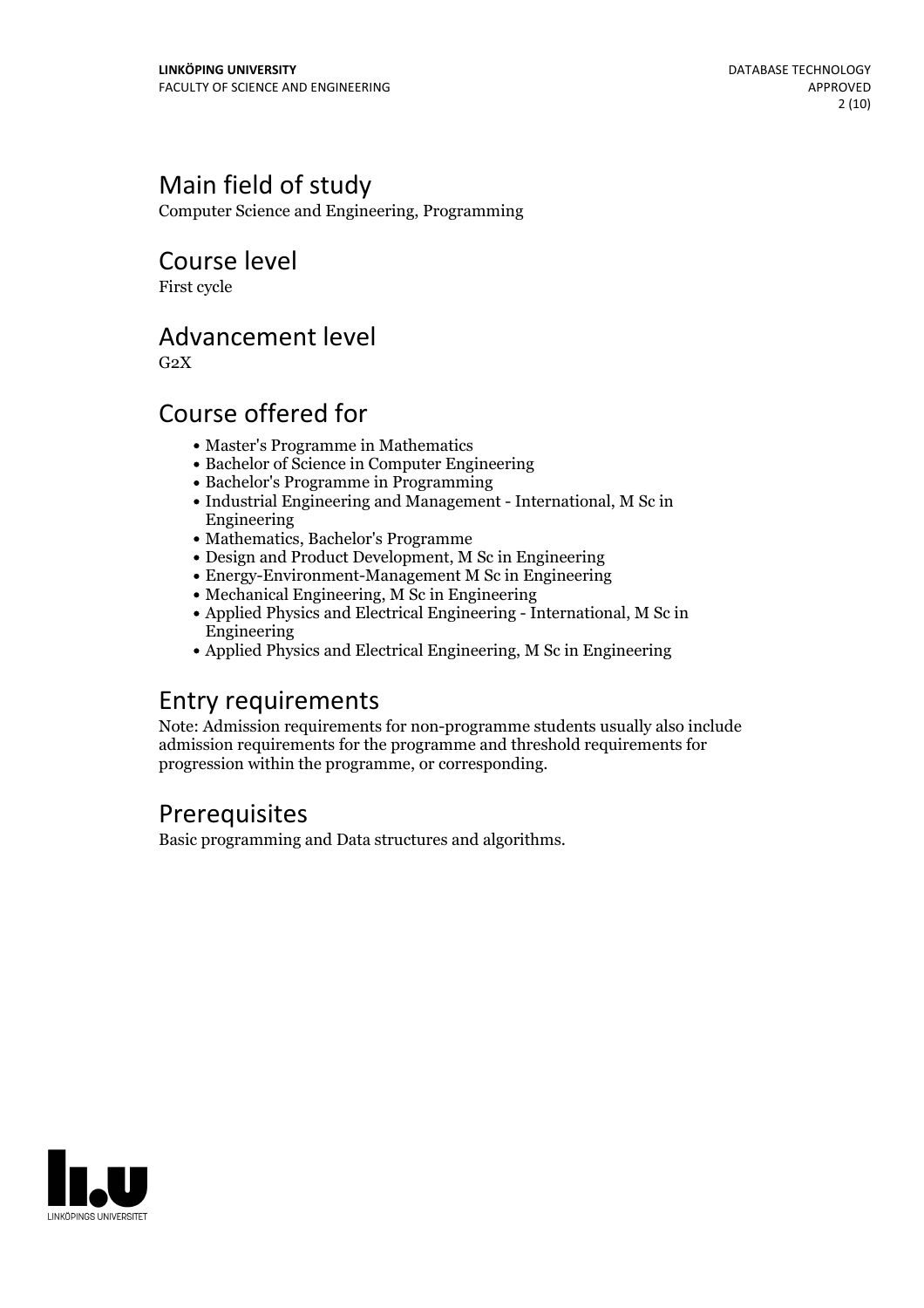### Intended learning outcomes

The aim of this course is to give a thorough introduction to the theoretical and practical issues underlying the design and implementation of modern database systems. After the completion of the course you should be able to:

- explain and use important terminology in text-based information
- 
- 
- management in a correct way.<br>
 design a data model using EER diagrams.<br>
 design and use a relational database.<br>
 explain the theory behind the relational model and how this affects good<br>
design of databases.
- explain which file structures in the database management system can be used to implement a database system.
- 
- explain the basic principles for indexing a database.<br>• explain which problems can occur when several users use the database and
- solutions to this.<br>• explain how a database can guarantee persistence of data.

### Course content

Principles for general database management systems: DBMS, Methods for database design and use. Datamodelling with ER, Relational databases, Datastructures for databases, SQL, Relational algebra, query optimization, transactions, serialisation, concurrency.

### Teaching and working methods

The course consists of lectures, laboratory work and a project. Lectures are devoted to theory and techniques. Database design and implementation techniques are practised in the laboratory work.

### Examination

| TEN <sub>1</sub> | Written examination | 3 credits | U, 3, 4, 5 |
|------------------|---------------------|-----------|------------|
| LAB <sub>1</sub> | Laboratory work     | 3 credits | U.G        |

### Grades

Four-grade scale, LiU, U, 3, 4, 5

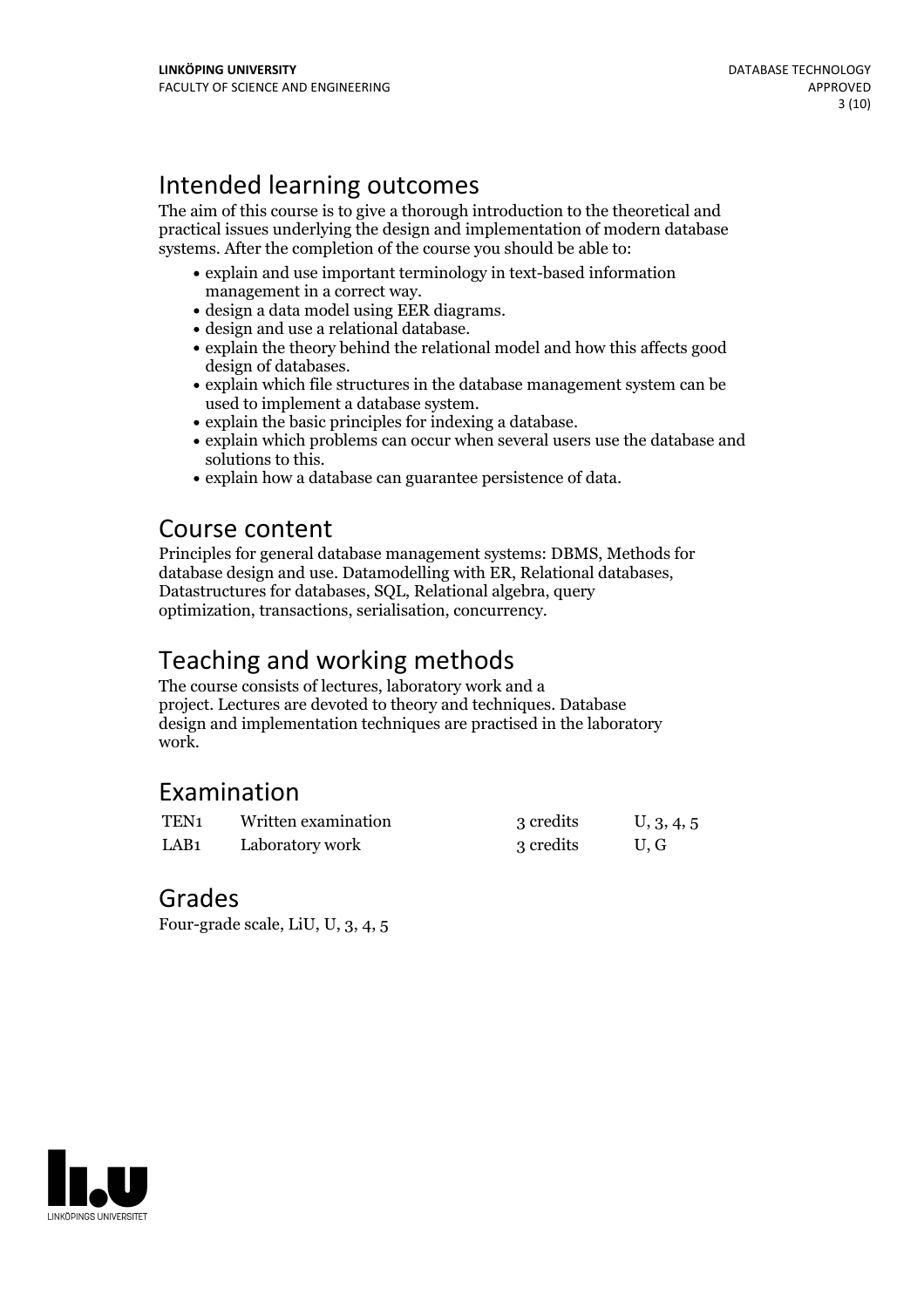### Other information

Supplementary courses: Advanced Data Models and Databases; data mining

#### **About teaching and examination language**

The teaching language is presented in the Overview tab for each course. The examination language relates to the teaching language as follows:

- If teaching language is Swedish, the course as a whole or in large parts, is taught in Swedish. Please note that although teaching language is Swedish, parts of the course could be given in English. Examination language is Swedish.<br>• If teaching language is Swedish/English, the course as a whole will be
- taught in English if students without prior knowledge of the Swedish language participate. Examination language is Swedish or English
- $\bullet$  If teaching language is English, the course as a whole is taught in English. Examination language is English.

#### **Other**

The course is conducted in a manner where both men's and women's

The planning and implementation of a course should correspond to the course syllabus. The course evaluation should therefore be conducted with the course syllabus as a starting point.

### Department

Institutionen för datavetenskap

### Director of Studies or equivalent

Patrick Lambrix

#### Examiner Olaf Hartig

## Course website and other links

<https://www.ida.liu.se/~TDDD12/>

### Education components

Preliminary scheduled hours: 48 h Recommended self-study hours: 112 h

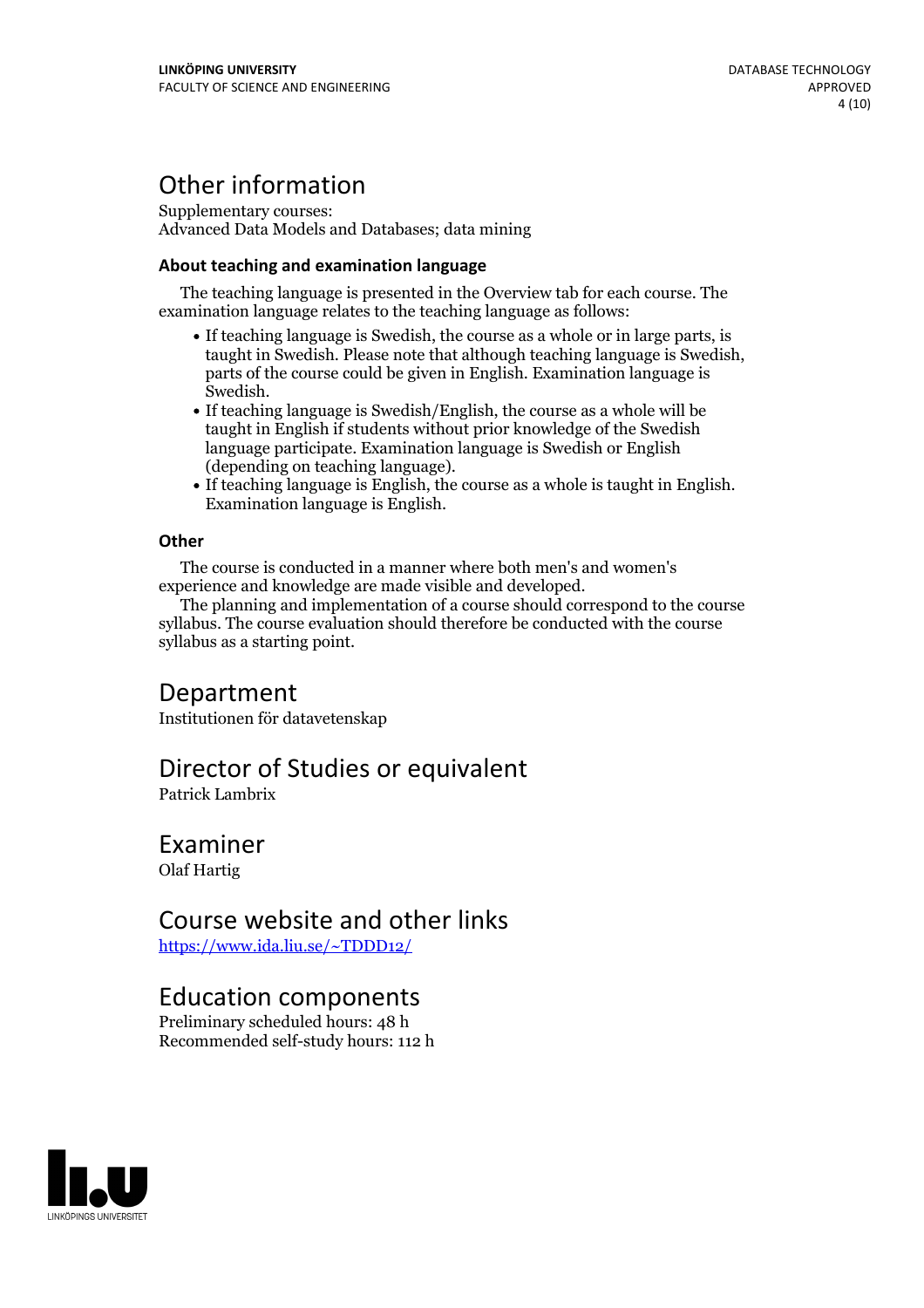### Course literature

#### **Books**

Elmasri, Ramez, Navathe, Sham, *Fundamentals of Database Systems* 3e, 4e, 5e, 6e eller 7e upplagan Addison Wesley

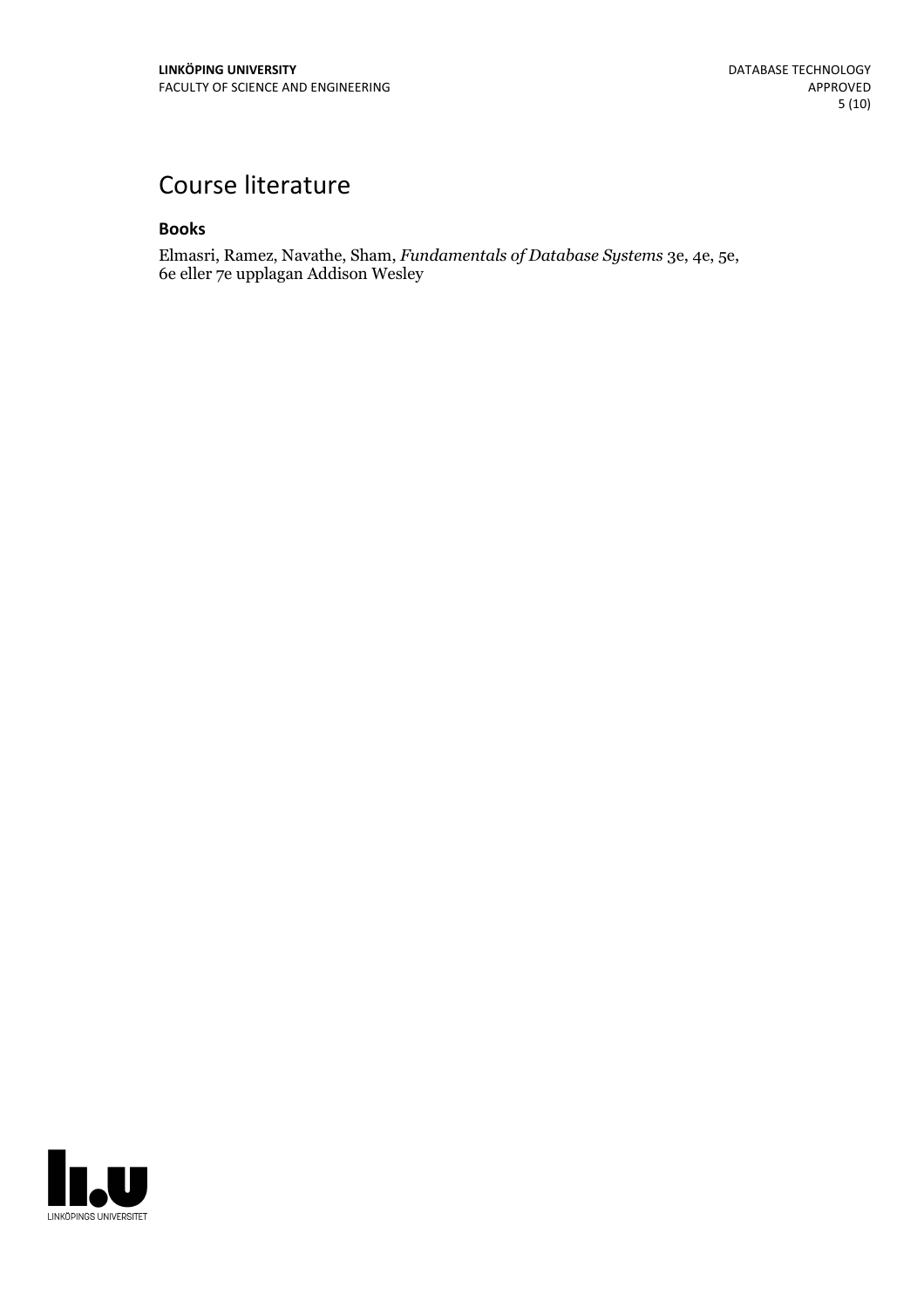### **Common rules**

#### **Course syllabus**

A syllabus must be established for each course. The syllabus specifies the aim and contents of the course, and the prior knowledge that a student must have in order to be able to benefit from the course.

#### **Timetabling**

Courses are timetabled after a decision has been made for this course concerning its assignment to a timetable module.

#### **Interrupting a course**

The vice-chancellor's decision concerning regulations for registration, deregistration and reporting results (Dnr LiU-2015-01241) states that interruptions in study are to be recorded in Ladok. Thus, all students who do not participate in a course for which they have registered must record the interruption, such that the registration on the course can be removed. Deregistration from <sup>a</sup> course is carried outusing <sup>a</sup> web-based form: https://www.lith.liu.se/for-studenter/kurskomplettering?l=en.

#### **Cancelled courses**

Courses with few participants (fewer than 10) may be cancelled or organised in a manner that differs from that stated in the course syllabus. The Dean is to deliberate and decide whether a course is to be cancelled or changed from the course syllabus.

#### **Guidelines relatingto examinations and examiners**

For details, see Guidelines for education and examination for first-cycle and second-cycle education at Linköping University, http://styrdokument.liu.se/Regelsamling/VisaBeslut/917592.

An examiner must be employed as a teacher at LiU according to the LiU Regulations for Appointments

(https://styrdokument.liu.se/Regelsamling/VisaBeslut/622784). For courses in second-cycle, the following teachers can be appointed as examiner: Professor (including Adjunct and Visiting Professor), Associate Professor (including Adjunct), Senior Lecturer (including Adjunct and Visiting Senior Lecturer), Research Fellow, or Postdoc. For courses in first-cycle, Assistant Lecturer (including Adjunct and Visiting Assistant Lecturer) can also be appointed as examiner in addition to those listed for second-cycle courses. In exceptional cases, a Part-time Lecturer can also be appointed as an examiner at both first- and second cycle, see Delegation of authority for the Board of Faculty of Science and Engineering.

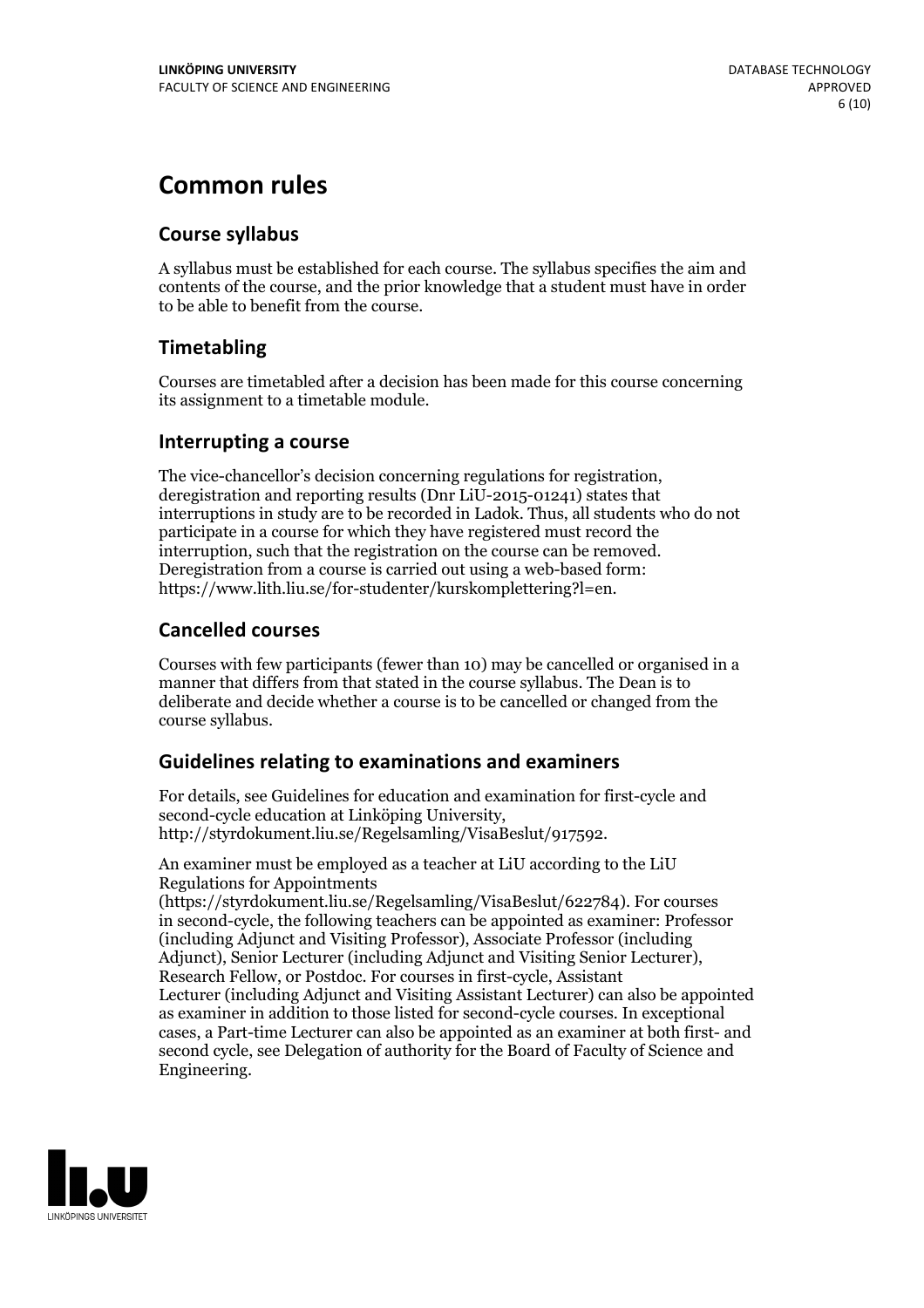#### **Forms of examination**

#### **Examination**

Written and oral examinations are held at least three times a year: once immediately after the end of the course, once in August, and once (usually) in one of the re-examination periods. Examinations held at other times are to follow a decision of the board of studies.

Principles for examination scheduling for courses that follow the study periods:

- courses given in VT1 are examined for the first time in March, with re-examination in June and August
- courses given in VT2 are examined for the first time in May, with re-examination in August and October
- courses given in HT1 are examined for the first time in October, with re-examination in January and August
- courses given in HT2 are examined for the first time in January, with re-examination in March and in August.

The examination schedule is based on the structure of timetable modules, but there may be deviations from this, mainly in the case of courses that are studied and examined for several programmes and in lower grades (i.e. 1 and 2).

Examinations for courses that the board of studies has decided are to be held in alternate years are held three times during the school year in which the course is given according to the principles stated above.

Examinations for courses that are cancelled orrescheduled such that they are not given in one or several years are held three times during the year that immediately follows the course, with examination scheduling that corresponds to the scheduling that was in force before the course was cancelled or rescheduled.

When a course is given for the last time, the regular examination and two re-<br>examinations will be offered. Thereafter, examinations are phased out by offering three examinations during the following academic year at the same times as the examinations in any substitute course. If there is no substitute course, three examinations will be offered during re-examination periods during the following academic year. Other examination times are decided by the board of studies. In all cases above, the examination is also offered one more time during the academic year after the following, unless the board of studies decides otherwise.

If a course is given during several periods of the year (for programmes, or on different occasions for different programmes) the board or boards of studies determine together the scheduling and frequency of re-examination occasions.

#### **Registration for examination**

In order to take an examination, a student must register in advance at the Student Portal during the registration period, which opens 30 days before the date of the examination and closes 10 days before it. Candidates are informed of the location of the examination by email, four days in advance. Students who have not

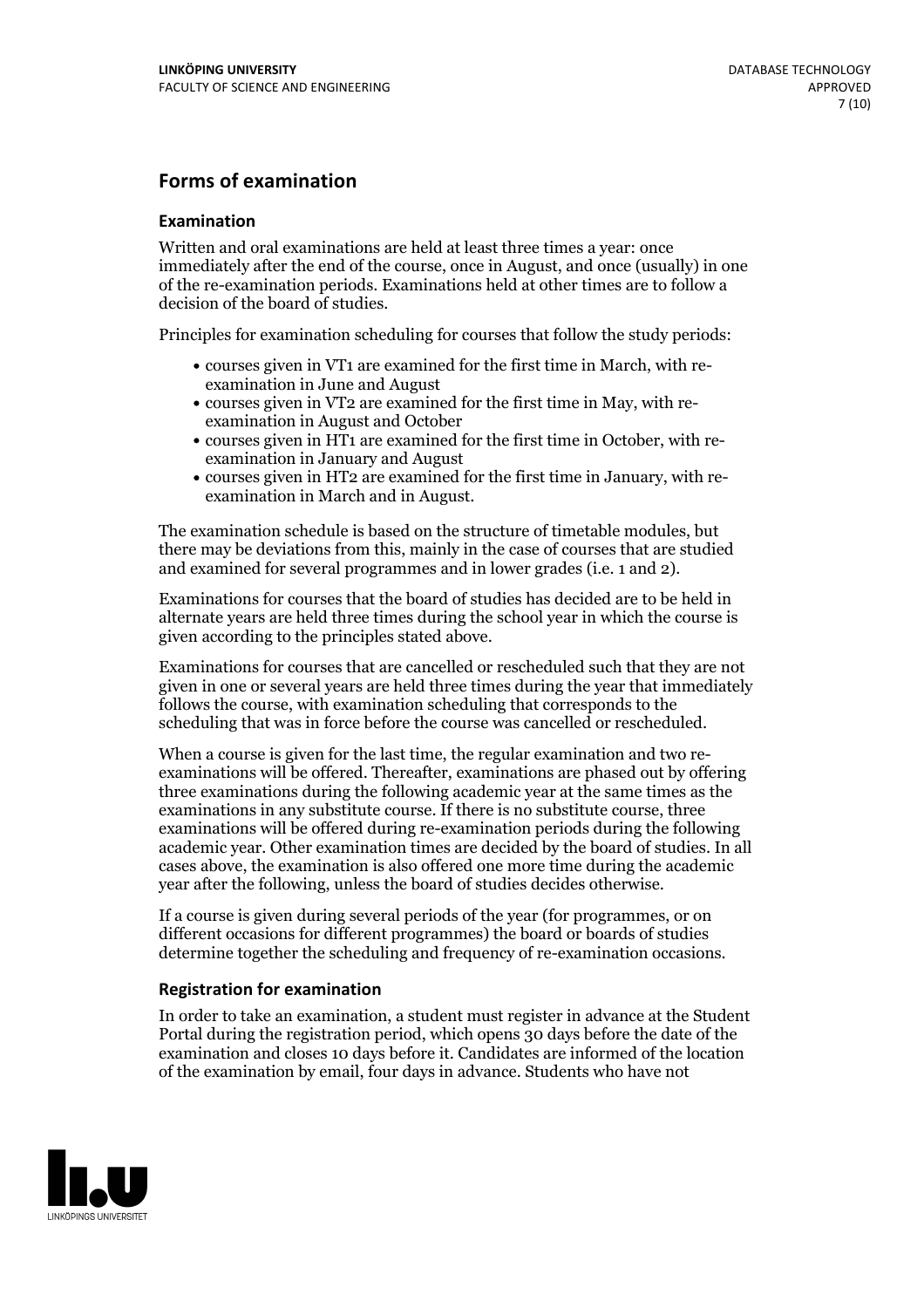registered for an examination run the risk of being refused admittance to the examination, if space is not available.

Symbols used in the examination registration system:

\*\* denotes that the examination is being given for the penultimate time.

\* denotes that the examination is being given for the last time.

#### **Code of conduct for students during examinations**

Details are given in a decision in the university's rule book: http://styrdokument.liu.se/Regelsamling/VisaBeslut/622682.

#### **Retakes for higher grade**

Students at the Institute of Technology at LiU have the right to retake written examinations and computer-based examinations in an attempt to achieve a higher grade. This is valid for all examination components with code "TEN" and "DAT". The same right may not be exercised for other examination components, unless otherwise specified in the course syllabus.

A retake is not possible on courses that are included in an issued degree diploma.

#### **Retakes of other forms of examination**

Regulations concerning retakes of other forms of examination than written examinations and computer-based examinations are given in the LiU guidelines

http://styrdokument.liu.se/Regelsamling/VisaBeslut/917592.

#### **Plagiarism**

For examinations that involve the writing of reports, in cases in which it can be assumed that the student has had access to other sources (such as during project work, writing essays, etc.), the material submitted must be prepared in accordance with principles for acceptable practice when referring to sources (references or quotations for which the source is specified) when the text, images, ideas, data,  $\vec{e}$  etc. of other people are used. It is also to be made clear whether the author has reused his or her own text, images, ideas, data, etc. from previous examinations, such as degree projects, project reports, etc. (this is sometimes known as "self- plagiarism").

A failure to specify such sources may be regarded as attempted deception during examination.

#### **Attempts to cheat**

In the event of <sup>a</sup> suspected attempt by <sup>a</sup> student to cheat during an examination, or when study performance is to be assessed as specified in Chapter <sup>10</sup> of the Higher Education Ordinance, the examiner is to report this to the disciplinary board of the university. Possible consequences for the student are suspension from study and a formal warning. More information is available at https://www.student.liu.se/studenttjanster/lagar-regler-rattigheter?l=en.

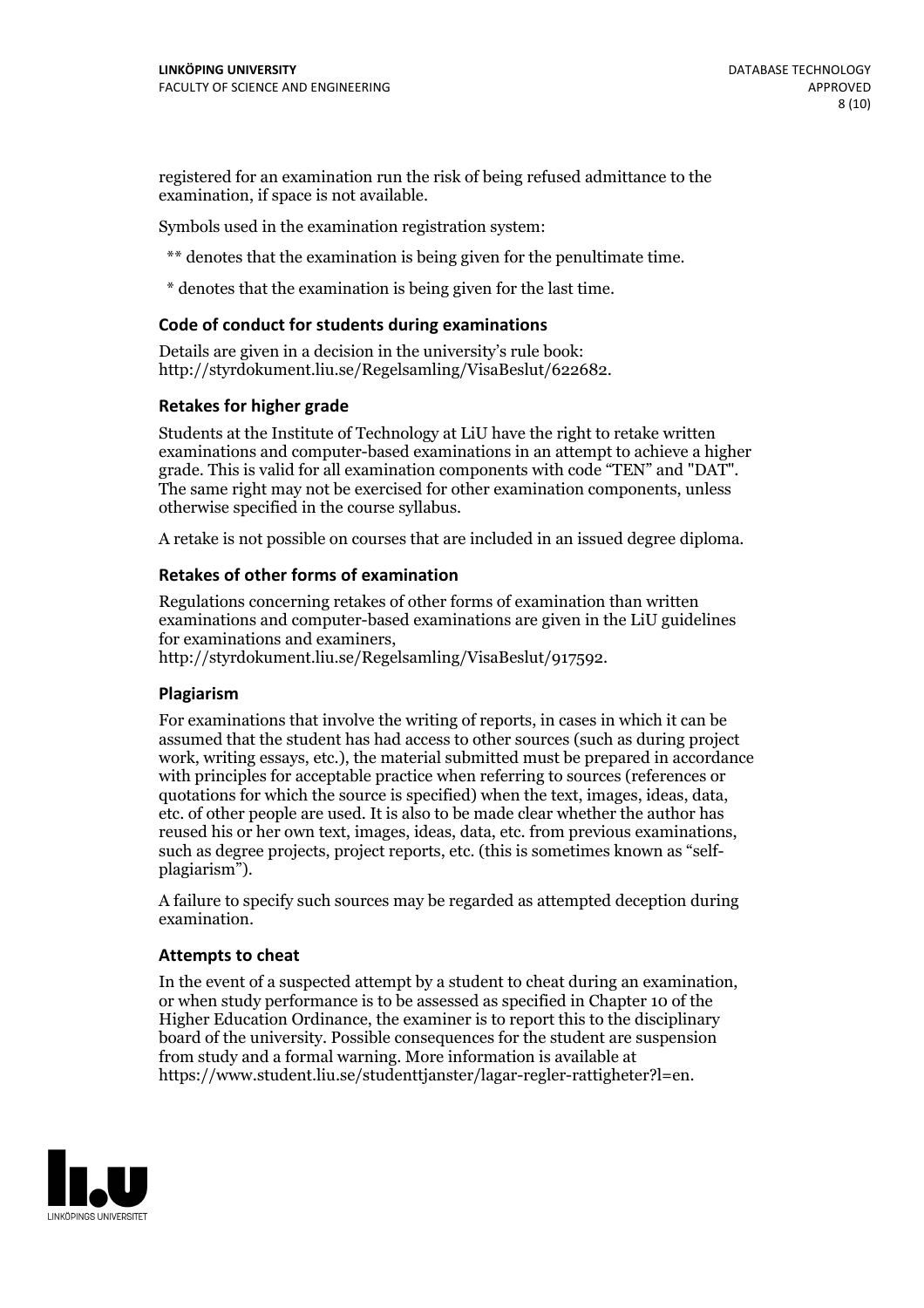#### **Grades**

The grades that are preferably to be used are Fail (U), Pass (3), Pass not without distinction  $(4)$  and Pass with distinction  $(5)$ .

- 1. Grades U, 3, 4, 5 are to be awarded for courses that have written
- examinations. 2. Grades Fail (U) and Pass (G) may be awarded for courses with <sup>a</sup> large degree of practical components such as laboratory work, project work and group work. 3. Grades Fail (U) and Pass (G) are to be used for degree projects and other
- independent work.

#### **Examination components**

- 
- 1. Grades U, 3, 4, <sup>5</sup> are to be awarded for written examinations (TEN). 2. Examination components for which the grades Fail (U) and Pass (G) may be awarded are laboratory work (LAB), project work (PRA), preparatory written examination (KTR), oral examination (MUN), computer-based
- examination (DAT), home assignment (HEM), and assignment (UPG). 3. Students receive grades either Fail (U) or Pass (G) for other examination components in which the examination criteria are satisfied principally through active attendance such as other examination (ANN), tutorial group (BAS) or examination item (MOM). 4. Grades Fail (U) and Pass (G) are to be used for the examination
- components Opposition (OPPO) and Attendance at thesis presentation (AUSK) (i.e. part of the degree project).

For mandatory components, the following applies: If special circumstances prevail, and if it is possible with consideration of the nature of the compulsory component, the examiner may decide to replace the compulsory component with another equivalent component. (In accordance with the LiU Guidelines for education and examination for first-cycle and second-cycle education at Linköping University, http://styrdokument.liu.se/Regelsamling/VisaBeslut/917592).

For written examinations, the following applies: If the LiU coordinator for students with disabilities has granted a student the right to an adapted examination for a written examination in an examination hall, the student has the right to it. If the coordinator has instead recommended for the student an adapted examination or alternative form of examination, the examiner may grant this if the examiner assesses that it is possible, based on consideration of the course objectives. (In accordance with the LiU Guidelines for education and examination for first-cycle and second-cycle education at Linköping University, http://styrdokument.liu.se/Regelsamling/VisaBeslut/917592).

The examination results for a student are reported at the relevant department.

### **Regulations (applyto LiU in its entirety)**

The university is a government agency whose operations are regulated by